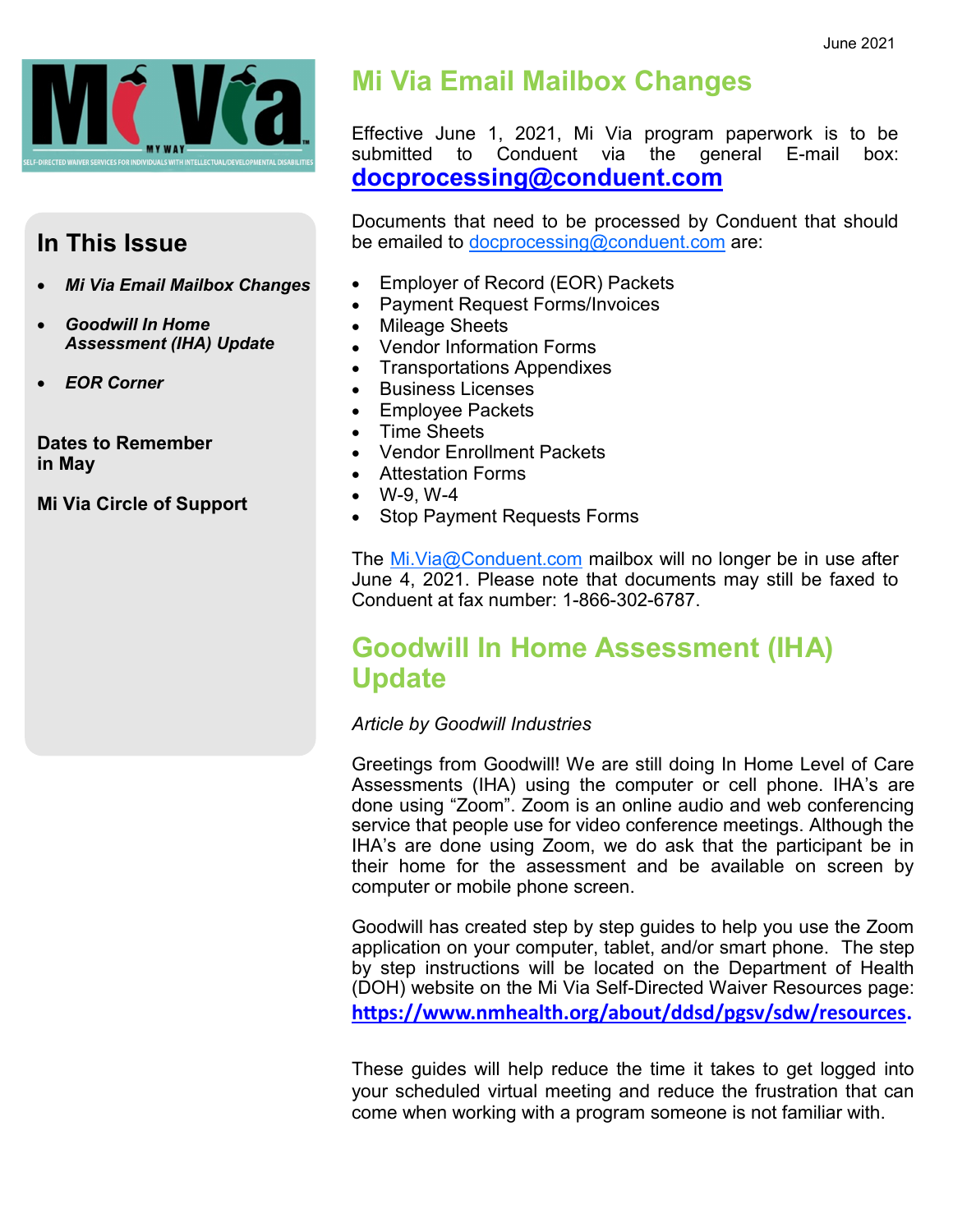FMA-Conduent

Contact Information:

**Phone:** 1-800-283-4465

**Toll-free Fax:** 1-866-302-6787

#### **E-mail:**

[docprocessing@conduent.com](mailto:docprocessing@conduent.com) (This email box is for form submission only. If you have questions, please call the Consolidated Customer Service Center (CCSC) at 1-800-283-4465.

#### **Physical Address:**

1720-A Randolph Rd SE Albuquerque, NM 87106

#### **Note:**

The Mi Via Advisory Committee works with the State to share information and help with communication among all Mi Via Participants.

# **EOR Corner**

An Employer of Record (EOR) has an important role in making sure participants are receiving their services and that employees and vendors are paid for the services they provide to Mi Via participants.

An EOR must:

- Approve and send employee timesheets, mileage reimbursement requests, and Payment Request Forms (PRFs) on time.
- This means **within ninety (90) days of the date of service**. Please remember that billings sent past ninety (90) days from the date of service **will not be paid.**

The processing of Payment Request Forms (PRF) can be delayed when the forms are incomplete or missing information. Before submitting a PRF, make sure:

- all information is complete and correct
- the invoice is attached
- the amount you are requesting to be paid matches the amount on the invoice

Missing or incomplete information will result in a Return to Participant (RTP) notification for the corrected information. If you get a RTP to correct something please review, make all corrections and submit the corrected PRF to Conduent as soon as possible. If you receive a RTP for Timely Filing, the EOR or Authorized Signer is able to request a Timely Filing Review. Please note **only** the EOR or Authorized Signer can make the timely filing requests through Conduent.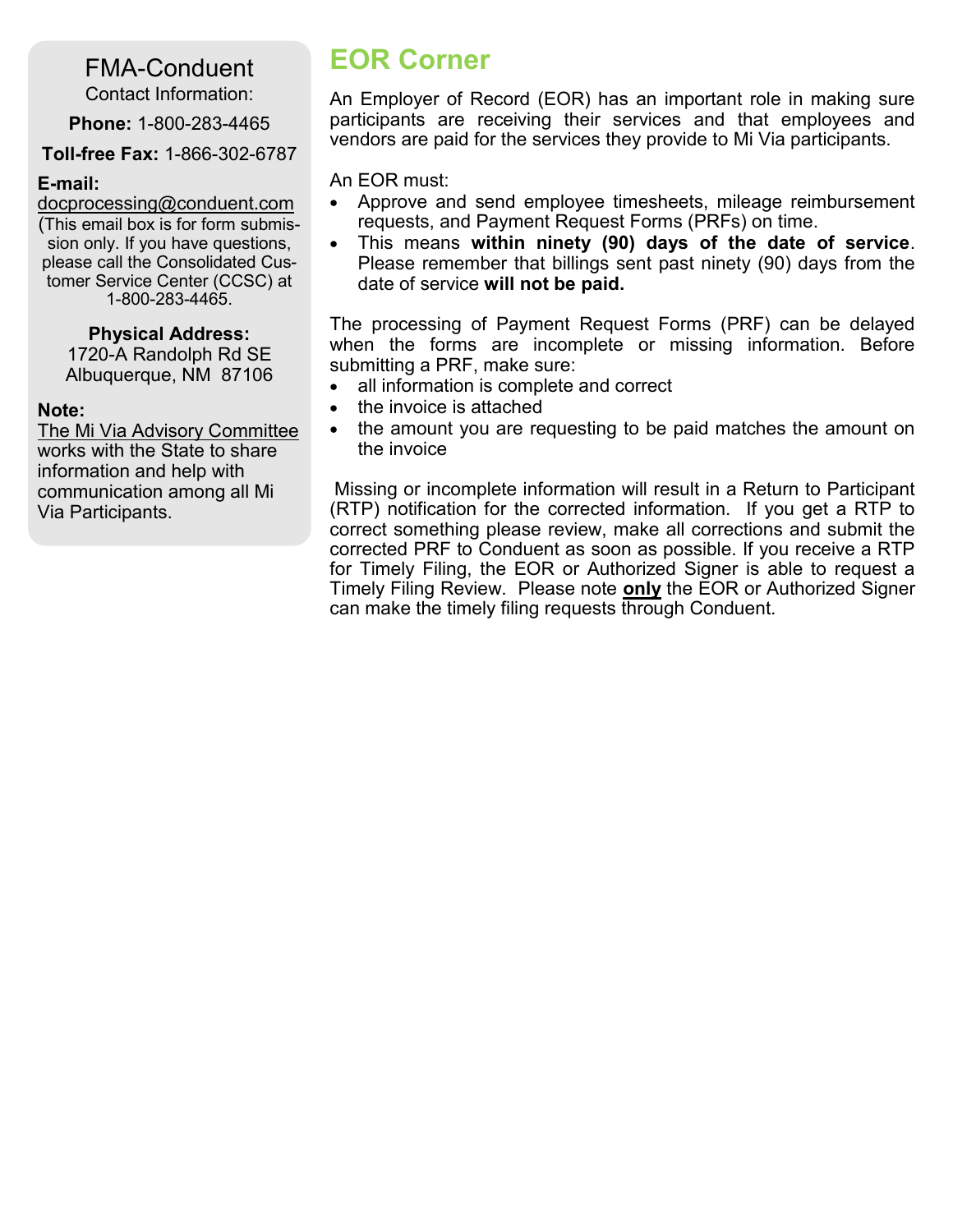# **Dates to Remember in June**

# **Service Deliveries Concerns (E.g. SSP)** June 2021

| Sun    | Mon            | Tue | Wed              | Thu        | Fri                                                                                                      | Sat                                                                                                                      |
|--------|----------------|-----|------------------|------------|----------------------------------------------------------------------------------------------------------|--------------------------------------------------------------------------------------------------------------------------|
| May 30 | May 31         | 1   | $\overline{2}$   | $\sqrt{3}$ | 4<br><b>Vendor Checks</b><br><b>Received or</b><br><b>Deposited</b>                                      | $\sqrt{5}$<br>Deadline to<br>submit PRFs for<br>$6/18/21$ payment                                                        |
| 6      | $\overline{7}$ | 8   | $\boldsymbol{9}$ | 10         | 11<br>Paychecks and<br><b>Vendor Checks</b><br><b>Received or</b><br>Deposited; end of<br>the pay period | 12<br>Deadline to<br>submit faxed<br>timesheets,<br>Mileage & PRFs<br>for 6/25/21 pay-<br>ment; new pay<br>period begins |
| 13     | 14             | 15  | 16               | 17         | 18<br><b>Vendor Checks</b><br><b>Received or</b><br><b>Deposited</b>                                     | 19<br>Deadline to<br>submit PRFs for<br>7/2/21 payment                                                                   |
| 20     | 21             | 22  | 23               | 24         | 25<br>Paychecks and<br><b>Vendor Checks</b><br><b>Received or</b><br>Deposited; end of<br>the pay period | 26<br>Deadline to<br>submit faxed<br>timesheets,<br>Mileage & PRFs<br>for 7/9/21 pay-<br>ment; new pay<br>period begins  |
| 27     | 28             | 29  | 30               | July 1     | July 2<br><b>Vendor Checks</b><br><b>Received or</b><br><b>Deposited</b>                                 | July 3<br>Deadline to<br>submit PRFs for<br>7/16/21 payment                                                              |